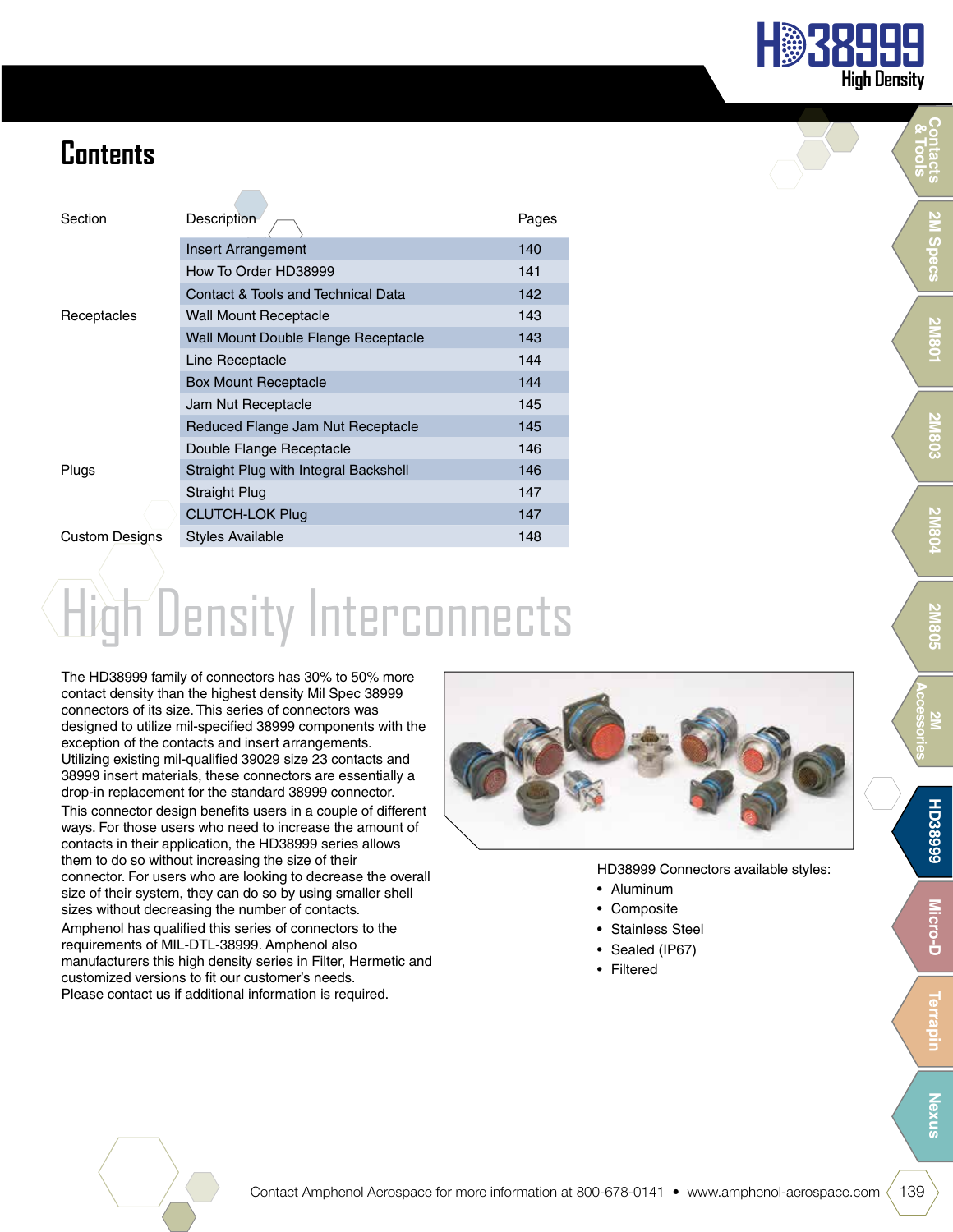Insert Arrangements

# A connector that has the connections...

Goes from 9 to 187 contacts!

High Density Shell Sizes (Front of Pin Insert Shown) (all contacts are size 23)

Increased number of contacts in HD38999 insert pattern compared to Standard 38999\*contact density of same shell size.





 



\* Standard inserts for 38999 series are shown in Amphenol's Combined Circular Catalog, 12-C3

**H 38999** 

**High Density**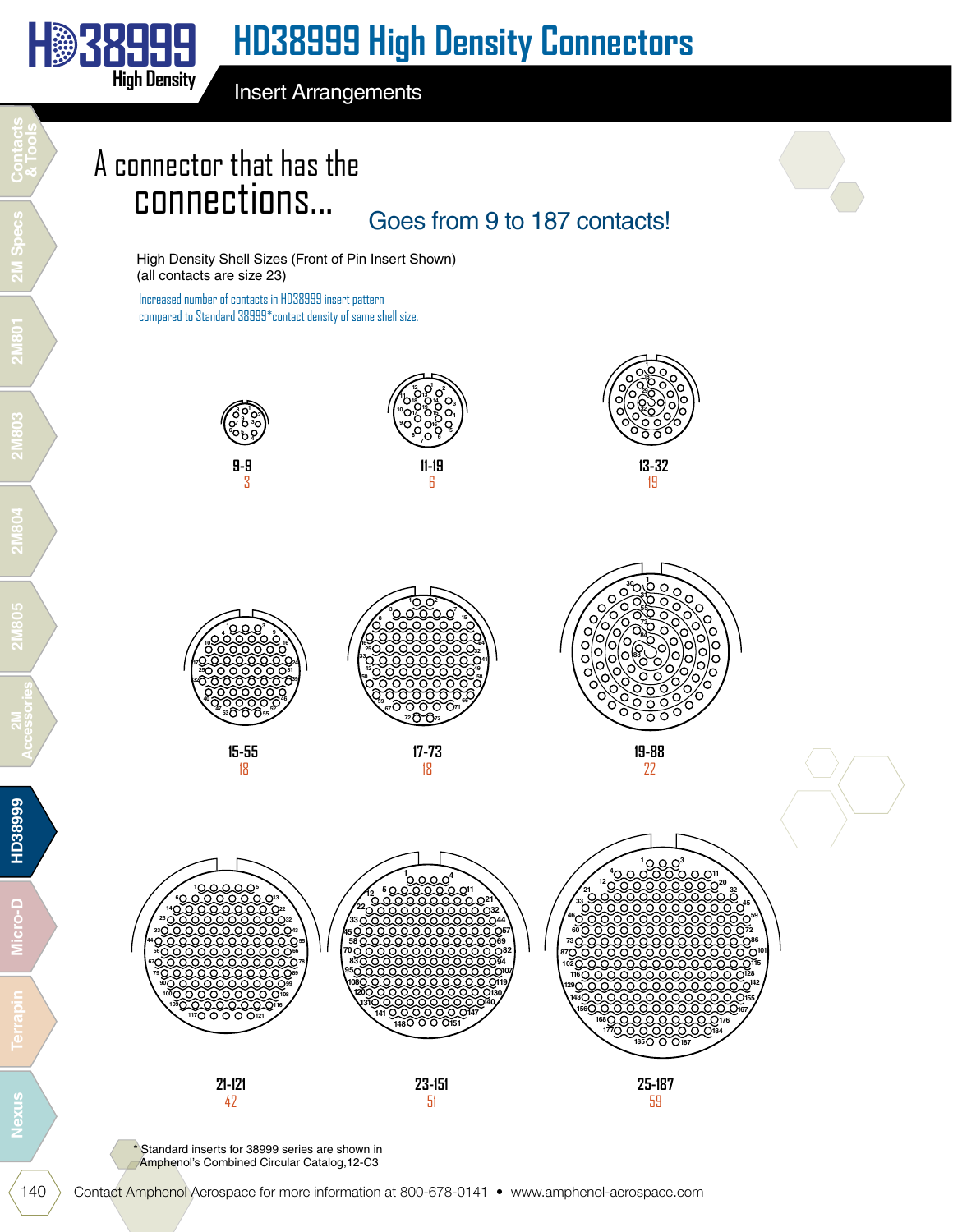### Ordering Guide for HD38999

### Easy Steps to build a part number... HD38999

| <b>Connector Type</b> | Shell<br><b>Styles</b> | Service<br>Class | Shell Size -<br><b>Insert Arrangement</b> | Contact<br>Type | Alternate<br>Positions | <b>PCB</b><br>Options |
|-----------------------|------------------------|------------------|-------------------------------------------|-----------------|------------------------|-----------------------|
| TV or                 | 06                     | <b>RW</b>        | 23-151                                    |                 |                        | (P25)                 |
| PTV (Potted version)  |                        |                  |                                           |                 |                        |                       |

#### Step 1. Select a Connector Type

|                |             | <b>Designates</b>                                                                                                         |
|----------------|-------------|---------------------------------------------------------------------------------------------------------------------------|
|                | TV          | <b>Tri-Start Series Connector</b>                                                                                         |
| P              | <b>TVP</b>  | Back panel mounted receptacle                                                                                             |
| (prefix<br>for | <b>MTV</b>  | CLUTCH-LOK high vibration plug connector<br>(Note: remove dashes in how to order part number<br>when ordering CLUTCH-LOK) |
| Potted)        | <b>CTV</b>  | Tri-Start Composite Series connector                                                                                      |
|                | <b>CTVP</b> | Panel mounted composite receptacle                                                                                        |

#### Step 2. Select a Shell Style

|    | <b>Designates</b>                                                  |
|----|--------------------------------------------------------------------|
| 00 | Wall mount receptacle                                              |
| 40 | Wall mount double flange receptacle                                |
| 01 | Line receptacle                                                    |
| 02 | Box mount receptacle-contact Amphenol for availability.            |
| 06 | Straight plug                                                      |
| 07 | Jam nut receptacle                                                 |
| 47 | Jam nut double flange receptacle                                   |
| 26 | Proprietary CLUTCH-LOK high vibration                              |
|    | straight plug (service Class RK only)                              |
| 97 | Reduced flange jam nut receptacle (not available in composite)     |
| 96 | Straight plug with integral backshell (not available in composite) |
|    |                                                                    |

#### Step 3. Select a Service Class

|           | Designates                                                                                                                                         |      |
|-----------|----------------------------------------------------------------------------------------------------------------------------------------------------|------|
| <b>RF</b> | Electroless nickel plated aluminum, optimum EMI shield-<br>ing effectiveness -65dB @ 10GHz specification min., 48<br>hour salt spray, 175°C        | RoHS |
| <b>RW</b> | Corrosion resistant olive drab cadmium plate aluminum,<br>500 hour extended salt spray, EMI -50dB @ 10GHz speci-<br>fication min., 175°C           |      |
| <b>RL</b> | Corrosion resistant stainless steel, electro-deposited<br>nickel, 48 hours salt spray, 175°C, non-firewall                                         |      |
| <b>RK</b> | Corrosion resistant stainless steel, firewall capability, plus<br>500 hour salt spray resistance, EMI -45 dB @ 10 GHz<br>specification min., 175°C |      |
| DT        | Durmalon plated, alternative to cadmium.<br>Corrosion resistant, 500 hour extended salt spray<br>EMI-50dB @ 10GHz specification min. without $CR6$ | RoHS |
| DZ        | Zinc-Nickel alternative to cadmium.<br>Corrosion resistant, 500 hour salt spray, conductive,<br>–65°C to +175°C                                    | RoHS |

#### Step 4. Select a Shell Size – Insert Arrangement

Shell Sizes are MIL-DTL-38999, Series III, with the newer High Density insert arrangements shown on page 1.

|             | Insert Arrangement Number | <b>Shell Size</b> |
|-------------|---------------------------|-------------------|
|             | 9                         | 9-                |
| Step<br>Con | 19                        | $11 -$            |
|             | 32                        | $13 -$            |
| P           | 55                        | $15-$             |
| S           | 73                        | $17 -$            |
|             | 88                        | $19 -$            |
|             | 121                       | $21 -$            |
|             | 151                       | $\frac{23}{25}$   |
|             | 187                       |                   |

p 5. Select a tact Type

|  | Designates      |
|--|-----------------|
|  | Pin contacts    |
|  | Socket contacts |

## Step 6. Select an Alternate Position

| Step 6. Select an Alternate Position<br><b>High Density</b><br>A, B, C, D, E or blank for normal. |              |                       |                    |                            |                 |          |  |  |  |  |  |  |
|---------------------------------------------------------------------------------------------------|--------------|-----------------------|--------------------|----------------------------|-----------------|----------|--|--|--|--|--|--|
| Shell                                                                                             | Key & keyway |                       | $AR^{\circ}$       | $BRo$ or                   | $CR^{\circ}$ or | $DR°$ or |  |  |  |  |  |  |
| Size                                                                                              |              | arrangement           | or AP <sup>o</sup> | <b>BP</b> <sup>o</sup> BSC | CP° BSC         | DP° BSC  |  |  |  |  |  |  |
|                                                                                                   |              | identification letter | <b>BSC</b>         |                            |                 |          |  |  |  |  |  |  |
|                                                                                                   |              | N                     | 105                | 140                        | 215             | 265      |  |  |  |  |  |  |
|                                                                                                   |              | A                     | 102                | 132                        | 248             | 320      |  |  |  |  |  |  |
| 9                                                                                                 |              | B                     | 80                 | 118                        | 230             | 312      |  |  |  |  |  |  |
|                                                                                                   |              | Ċ                     | 35                 | 140                        | 205             | 275      |  |  |  |  |  |  |
|                                                                                                   |              | D                     | 64                 | 155                        | 234             | 304      |  |  |  |  |  |  |
|                                                                                                   |              | E                     | 91                 | 131                        | 197             | 240      |  |  |  |  |  |  |
|                                                                                                   |              | N                     | 95                 | 141                        | 208             | 236      |  |  |  |  |  |  |
| 11,                                                                                               |              | A                     | 113                | 156                        | 182             | 292      |  |  |  |  |  |  |
| 13,                                                                                               |              | B                     | 90                 | 145                        | 195             | 252      |  |  |  |  |  |  |
| and                                                                                               |              | Ċ                     | 53                 | 156                        | 220             | 255      |  |  |  |  |  |  |
| 15                                                                                                |              | D                     |                    | 146                        | 176             | 298      |  |  |  |  |  |  |
|                                                                                                   |              | E                     | 51                 | 141                        | 184             | 242      |  |  |  |  |  |  |
|                                                                                                   |              | N                     | 80                 | 142                        | 196             | 293      |  |  |  |  |  |  |
| 17                                                                                                |              | A                     | 135                | 170                        | 200             | 310      |  |  |  |  |  |  |
|                                                                                                   |              | B                     | 49                 | 169                        | 200             | 244      |  |  |  |  |  |  |
| and                                                                                               |              | Ċ                     | 66                 | 140                        | 200             | 257      |  |  |  |  |  |  |
| 19                                                                                                |              | D                     | 62                 | 145                        | 180             | 280      |  |  |  |  |  |  |
|                                                                                                   |              | Ë                     | 79                 | 153                        | 197             | 272      |  |  |  |  |  |  |
|                                                                                                   |              | N                     | 80                 | 142                        | 196             | 293      |  |  |  |  |  |  |
| 21,                                                                                               |              | A                     | 135                | 170                        | 200             | 310      |  |  |  |  |  |  |
| 23,                                                                                               |              | B                     | 49                 | 169                        | 200             | 244      |  |  |  |  |  |  |
| and                                                                                               |              | Ċ                     | 66                 | 140                        | 200             | 257      |  |  |  |  |  |  |
| 25                                                                                                |              | D                     | 62                 | 145                        | 180             | 280      |  |  |  |  |  |  |
|                                                                                                   |              | E                     | 79                 | 153                        | 197             | 272      |  |  |  |  |  |  |
|                                                                                                   |              |                       |                    |                            |                 |          |  |  |  |  |  |  |



A plug with a given rotation letter will mate with a receptacle with the same rotation letter. The angles for a given connector are the same whether it contains pins or sockets. Inserts are not rotated in conjunction with the

˚

#### Step 7. Select a PCB Contact Option master key/keyway.

| Pin<br>Contacts | Pin<br>Contacts<br>with Alignment<br>$Disc*$ |                 | Socket<br>Contacts<br>with Alignment<br>$Disc**$                    | PCB tail<br>stickout<br>$+/-.040$ inch |
|-----------------|----------------------------------------------|-----------------|---------------------------------------------------------------------|----------------------------------------|
| $P1*$           | P <sub>1</sub> A <sub>D</sub>                | S1              | S <sub>1</sub> AD                                                   | .100" nominal                          |
| $P15*$          | <b>P15AD</b>                                 | <b>S15</b>      | <b>S15AD</b>                                                        | .150" nominal                          |
| P <sub>2</sub>  | P <sub>2</sub> AD                            | S <sub>2</sub>  | S <sub>2</sub> AD                                                   | .200" nominal                          |
| $P25*$          | P <sub>25</sub> AD                           | S <sub>25</sub> | <b>S25AD</b>                                                        | .250" nominal                          |
| $P3*$           | P3AD                                         | S <sub>3</sub>  | S <sub>3</sub> AD                                                   | .300" nominal                          |
| <b>P35</b>      | P35AD                                        | <b>S35</b>      | <b>S35AD</b>                                                        | .350" nominal                          |
|                 |                                              |                 | * Not available in TV40 wall mount double flange receptacle or TV47 |                                        |

jam nut double flange receptacle styles.

\*\* See page 8 for more information on alignment discs for HD38999 connectors.

Note: Standard tail diameter is 0.019 ±.001

Stick out is measured from the end of the connector shell to end of the contact

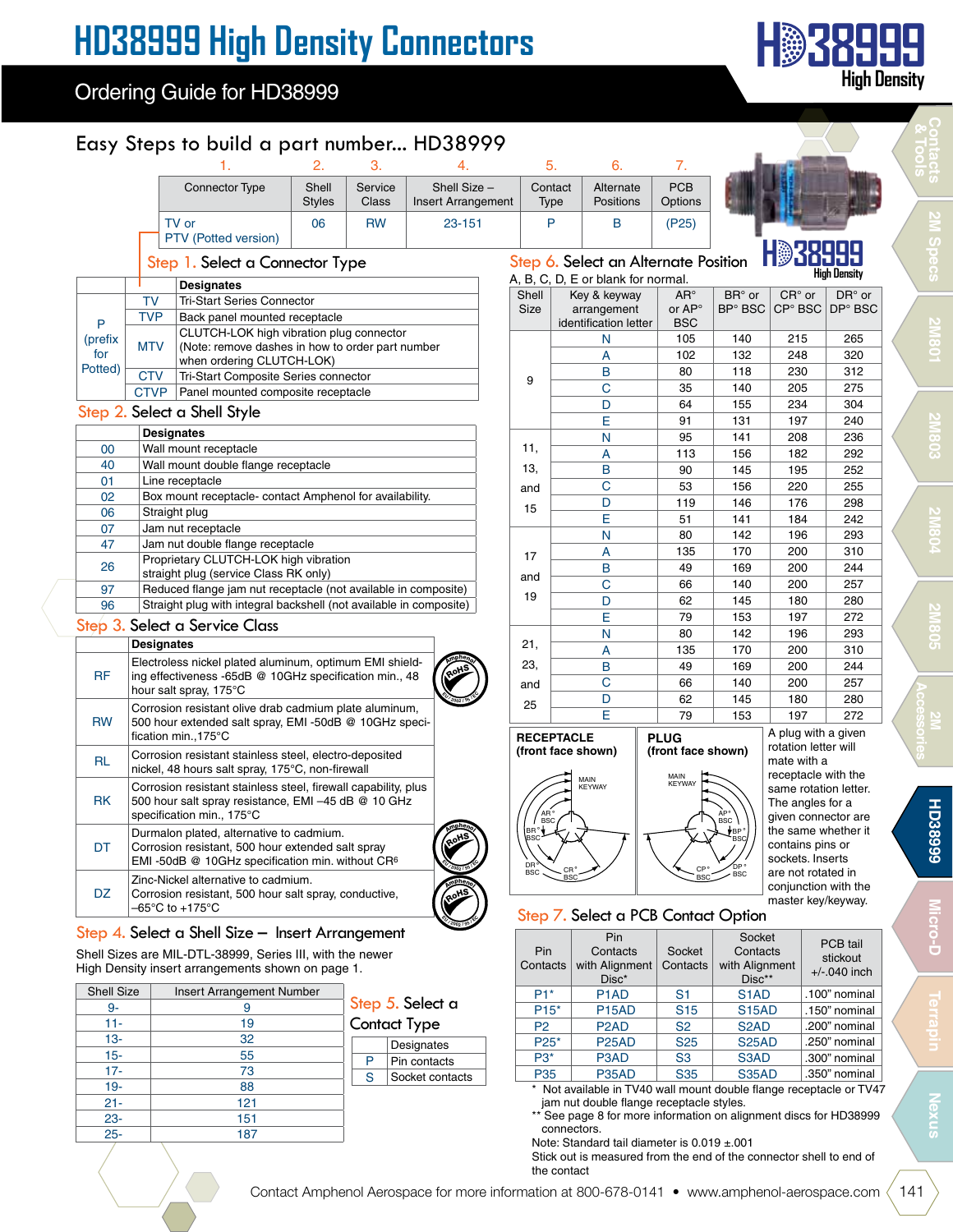

General Information

# Contacts & Tools **H 38999**

#### **Contact Part Numbers:**

Size 23 Sockets 10-597330-735 (M39029/17-172) Size 23 Pins 10-597331-735 (M39029/18-177)<br>Sealing Plugs 10-405996-222 (MS27488-22-2) 10-405996-222 (MS27488-22-2)

#### **Crimp Barrel Dia.:** (Inches) .034-.036

### **Crimp Barrel Depth:**

(Inches) .151-.155

### **Tools:**

Crimp Tool: Daniels M22520/2-01 Positioner: Daniels M22520/2-16 Socket Daniels M22520/2-13 Pin Insertion Tool: Daniels DAK225-22 Removal Tool: Daniels DRK225-22

Insertion/Removal Tool: M81969/16-04 (Plastic)

Note: Wire insulation diameter greater than 0.045 is too large for the extraction tool to work properly. Connector damage is possible.

**High Density**

### Technical Data

HD38999 series was designed to meet and/or exceed the specifications of MIL-DTL-38999. The connector series has been tested to all the requirements of 38999 with the use of AS39029 size 23 contacts. Test reports are available upon request. The following is a summary of some of the performance requirements.

### **EMI Shielding Effectiveness:**

Solid metal to metal coupling, EMI grounding fingers and conductive finishes have proven to be the ultimate in EMI/ EMP shielding effectiveness. The following chart illustrated shielding effectiveness data which is typical in HD38999 connectors.



FREQUENCY GIGAHERTZ

**Electrical:** 22 AWG: 5.0 AMPS 24 AWG: 3.0 AMPS 26 AWG: 2.0 AMPS 28 AWG: 1.5 AMPS

Insulation Resistance: 5000 megohms min.@500 VDC 25C

Dielectric Withstanding Voltage: 1000 VRMS@sea level

| Mechanical:<br>Metallic Shells:                    | Material:                                                                                                                                   | Aluminum alloy, Stainless Steel<br>Protection: Electroless Nickel, O.D. Cadmium,<br>Durmalon (Nickel PTFE), Zinc Nickel |  |  |  |  |  |
|----------------------------------------------------|---------------------------------------------------------------------------------------------------------------------------------------------|-------------------------------------------------------------------------------------------------------------------------|--|--|--|--|--|
| <b>Composite Shells:</b>                           | Material:                                                                                                                                   | Thermoplastic<br>Protection: Electroless Nickel, O.D. Cadmium,<br>Durmalon (Nickel PTFE), Zinc Nickel                   |  |  |  |  |  |
| Contacts:                                          | Material:                                                                                                                                   | Copper Alloy<br>Protection: Gold over Nickel                                                                            |  |  |  |  |  |
| <b>Insert Retention</b><br>to Shell:               | 100 psi in axial load                                                                                                                       |                                                                                                                         |  |  |  |  |  |
| Durability:                                        |                                                                                                                                             | 500 full mating and unmating cycles                                                                                     |  |  |  |  |  |
| Vibration:                                         | 60G sine per MIL-DTL-38999L Para 4.5.23.2.1<br>5G2 Random per EIA-364-28E, Test condition A<br>1G2 Random per EIA-364-28E, Test condition I |                                                                                                                         |  |  |  |  |  |
| Shock:                                             | Per EIA-364-27B, 300g                                                                                                                       |                                                                                                                         |  |  |  |  |  |
| <b>Environmental:</b><br>Operating<br>Temperature: | $-65^{\circ}$ C to $+175^{\circ}$ C                                                                                                         |                                                                                                                         |  |  |  |  |  |
| Salt Spray:<br>Metallized:                         | Zinc Nickel: 500 hours                                                                                                                      | Electroless Nickel: 48 hours<br>Anodic Coating, O. D. Cadmium, Durmalon,                                                |  |  |  |  |  |
| Salt Spray<br>Composite:                           |                                                                                                                                             | Electroless Nickel: 1000 hours<br>O. D. Cadmium, Durmalon, Zinc Nickel: 500 hours                                       |  |  |  |  |  |

 $\Omega$ 

1 2 3 4 5

6 7 8 9 10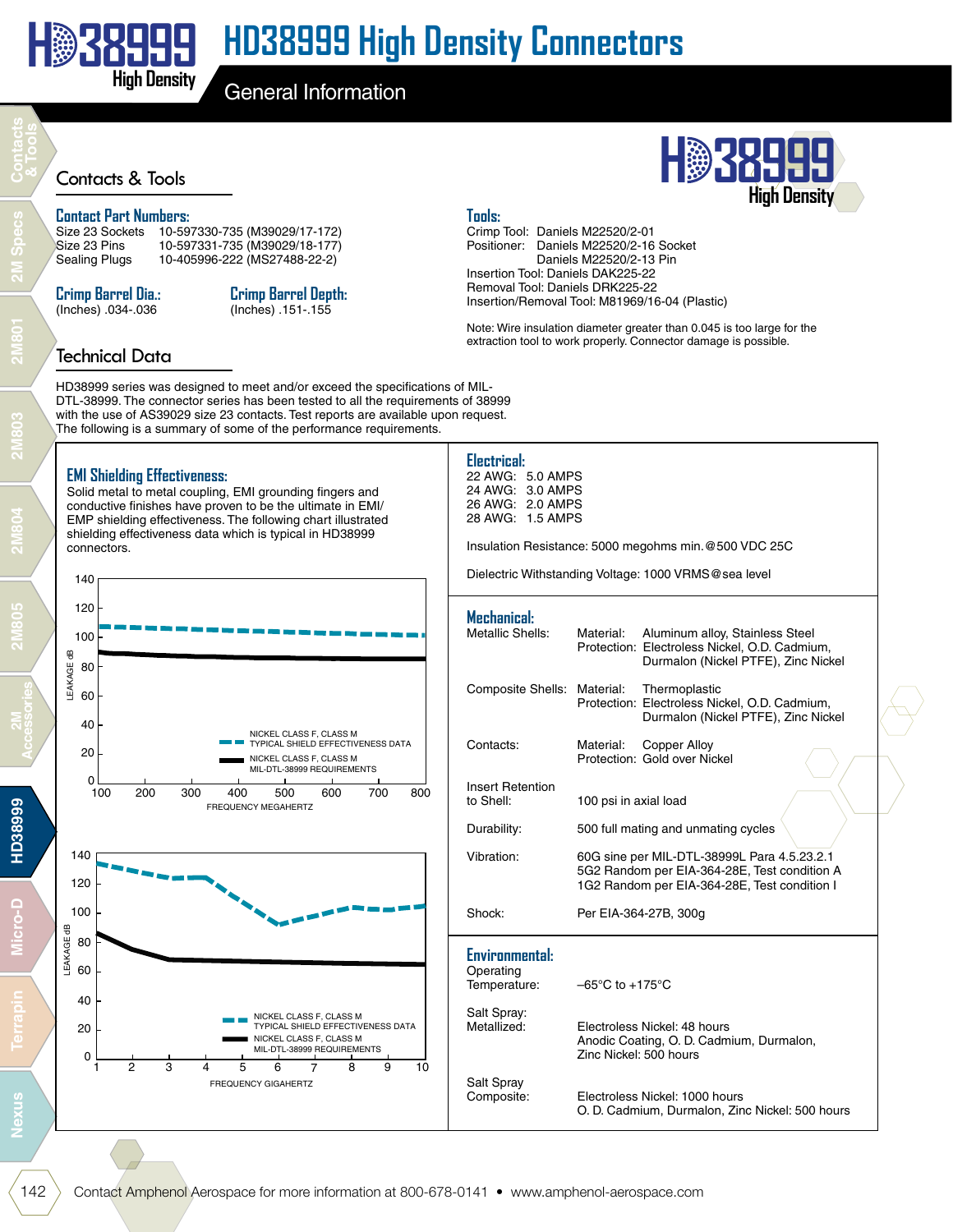### Wall Mount & Double Flange Receptacle



**Contacts & Tools**

**2M Specs**

**2M801**

**2M803**

**2M804**

**2M805**



**Shell Size MS Shell Size Code B Thread Class 2A 0.1P-0.3L-TS (Plated) L Max. (TV) L1 Max. (CTV) M +.000 –.005 (TV) M1 +.000 –.005 (CTV) R1 R2 S Max. T ±.008 Z. Max. (TV) Z1 Max. (CTV) A1 Back Panel Mount**  $A^2$ **Front Panel Mount AA Max. Panel Thickness LL +.006 –.000 (TV) LL1 ±.005 (CTV) TT ±.008** 216. | 908. | 234. | 500. | 500. | 198. | 153. | 348. | 544. | 773. | 773. | 584. | 585. | 500. | A | 9 11 | B |  $-$  .7500  $\,$  | .469 | .469 | .514 .128 | .512 | .773 | .773 | .773 | .194 | .512 | .514 | .514 | .773 | .773 | .048 | .514 | .773 | .514 | .773 | .773 | .773 | .514 | .773 | .773 | .512 | .512 | .512 | .512 | .5 148. | 908. | 916. | 910. | 910. | 918. | 128. | 128. | 137. | 307. | 812. | 514. | 469. | -8750 .| 308. | 13 151. | 908. | 906. | 904. | 900. | 910. | 153. | 153. | 153. | 163. | 173. | 173. | 173. | 180. | 173. | 173. | 174 .194 .905 | 1.210 | 1.210 | 1.210 | 1.210 | 1.323 | 1.323 | 1.323 | 1.323 | 1.210 | 1.010 | 1.323 .184 | 1 194. | 908. | 91.250. | 1.130 | 1.280 .1.30 | 1.156 | 1.156 | 1.156 | 1.156 | 773 | 1.449 .514 .905 | 1.280 | 1 194. | 904. | 905. | 1.410 | 1.250 | 1.410 | 1.250 | 1.575 | 1.156 | 1.575 | 741 | 750 | 545. | 500 | 500 | 21 242. | 904. | 905. | 1.530 | 1.530 | 1.530 | 1.375 | 1.375 | 1.375 | 1.375 | 1.375 | 500 | 500 | 1.300 | 1.300 | 1.300 | 1. 242. | 904. | 905. | 1.660 | 1.660 | 228. | 1.83. | 1.825 | 1.500 | 1.500 | 741. | 790. | 545. | 500. | 1.6250 | 1.6250 | 1.6250 | 1.500 | 1.500 | 1.820 | 1.823 †† Blue band indicates rear release contact retention system. Inches

### Wall Mounting Double Flange Receptacle (Printed Circuit Board Mount) **TVP40( ) - Crimp, Metal**

**CTVP40( ) - Crimp, Composite**



**M45938/7-4P EXCEPT FOR SHELL SIZES 23 & 25**

**.005 M**

See how to build a part number on pages 2 & 3

Contact stickout dimension: see Step 7 of how to order on page 2. † Red band indicates fully mated

|                             | $\sim$ $\sim$<br>tt Blue band indicates rear release contact retention system.<br>Inches |               |                |                                |                 |                |                 |               |              |               |                           |                   |                                          |  |
|-----------------------------|------------------------------------------------------------------------------------------|---------------|----------------|--------------------------------|-----------------|----------------|-----------------|---------------|--------------|---------------|---------------------------|-------------------|------------------------------------------|--|
|                             |                                                                                          | A<br>Dia.     | A<br>Dia.      | <b>B</b> Thread<br>Class 2A    | M<br>$+.000$    | M <sup>1</sup> | R<br>(Panel     | R<br>(Panel   | S            | S             | AA Max.                   |                   | <b>PCB Mounting</b><br><b>Dimensions</b> |  |
| <b>Shell</b><br><b>Size</b> | <b>MS Shell</b><br>Size Code                                                             | ±.005<br>(TV) | ±.005<br>(CTV) | $0.1P - 0.3L - TS$<br>(Plated) | $-.005$<br>(TV) | ±.003<br>(CTV) | Mount)<br>(CTV) | Mount<br>(TV) | Max.<br>(TV) | Max.<br>(CTV) | Panel<br><b>Thickness</b> | T Dia. (TV)<br>ТP | W(GTV) <br>ТP                            |  |
| 9                           | A                                                                                        | 1.016         | 1.016          | .6250                          | .820            | .770           | .719            | <b>NA</b>     | .094         | .949          | .234                      | .752              | .532                                     |  |
| 11                          | B                                                                                        | 1.062         | 1.148          | .7500                          | .820            | .770           | .812            | .766          | 1.187        | 1.042         | .234                      | .850              | .601                                     |  |
| 13                          | C                                                                                        | 1.250         | 1.250          | .8750                          | .820            | .770           | .906            | .859          | .281         | 1.136         | .234                      | .994              | .703                                     |  |
| 15                          | D                                                                                        | .375          | 1.375          | .0000                          | .820            | .770           | .969            | .938          | .344         | .230          | .234                      | 1.119             | .791                                     |  |
| 17                          | E                                                                                        | .500          | 1.500          | 1.1875                         | .820            | .770           | 1.062           | 1.016         | 1.437        | .323          | .234                      | 1.237             | .875                                     |  |
| 19                          | F                                                                                        | .625          | 1.625          | 1.2500                         | .820            | .770           | 1.156           | 1.110         | 1.531        | I.449         | .234                      | 1.379             | .975                                     |  |
| 21                          | G                                                                                        | 1.750         | 1.750          | 1.3750                         | .820            | .738           | .250            | 1.206         | .625         | .573          | .204                      | 1.489             | 1.053                                    |  |
| 23                          | н                                                                                        | 1.875         | 1.875          | 1.5000                         | .820            | .738           | 1.375           | 1.312         | 1.750        | .699          | .204                      | 1.619             | 1.195                                    |  |
| 25                          |                                                                                          | 2.000         | 2.000          | .6250                          | .820            | .738           | .500            | 1.438         | .875         | .823          | .204                      | 1.744             | .233                                     |  |

All dimensions for reference only

All dimensions for reference only

**W 2 PLACES**

**CONTACT STICKOUT\* .019 ±.001**

> **A T**

**45°**

**2M Accessories**

**Nexus**

**Micro-D**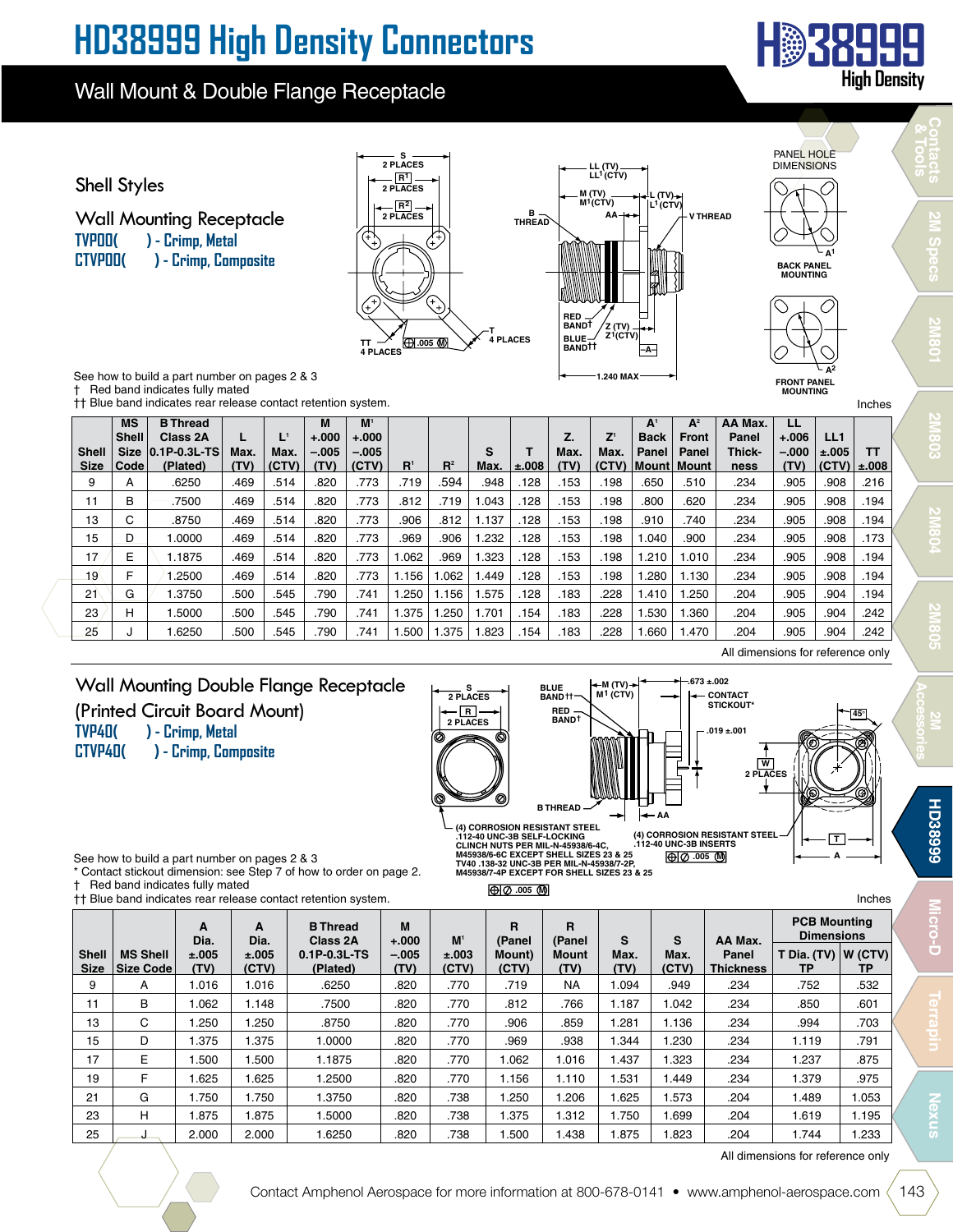

Line and Box Mount Receptacle



| <b>Shell</b><br><b>Size</b> | <b>MS Shell</b><br><b>Size Code</b> | B Thread 0.1P-<br>$0.3L$ -TS-2A<br>(Plated) | M<br>$+.000$<br>$-.005$<br>(TV) | M <sup>1</sup><br>$+.000$<br>$-.005$<br>(CTV) | Max.<br>(TV) | Max.<br>(CTV) | S<br>±.010<br>(TV) | $S' = 010$<br>(CTV) | Z Max<br>(TV) | $Z^1$ Max<br>(CTV) | GG<br>±.010<br>(TV) | GG <sup>1</sup><br>±.010<br>(CTV) | LL<br>$+.006$<br>$-.000$<br>(TV) | $LL^1$<br>±.005<br>(CTV)          |
|-----------------------------|-------------------------------------|---------------------------------------------|---------------------------------|-----------------------------------------------|--------------|---------------|--------------------|---------------------|---------------|--------------------|---------------------|-----------------------------------|----------------------------------|-----------------------------------|
| 9                           | A                                   | .6250                                       | .820                            | .773                                          | .469         | .514          | .675               | .635                | .153          | .198               | .812                | .699                              | .905                             | .908                              |
| 11                          | в                                   | .7500                                       | .820                            | .773                                          | .469         | .514          | .800               | .765                | .153          | .198               | .905                | .875                              | .905                             | .908                              |
| 13                          | C                                   | .8750                                       | .820                            | .773                                          | .469         | .514          | .925               | .885                | .153          | .198               | 1.093               | 1.007                             | .905                             | .908                              |
| 15                          | D                                   | 1.0000                                      | .820                            | .773                                          | .469         | .514          | .050               | 1.100               | .153          | .198               | .219                | 1.140                             | .905                             | .908                              |
| 17                          | E                                   | 1.1875                                      | .820                            | .773                                          | .469         | .514          | .238               | 1.197               | .153          | .198               | .375                | .229                              | .905                             | .908                              |
| 19                          | F                                   | 1.2500                                      | .820                            | .773                                          | .469         | .514          | .300               | .260                | .153          | .198               | .469                | .380                              | .905                             | .908                              |
| 21                          | G                                   | 1.3750                                      | .790                            | .741                                          | .500         | .545          | 1.425              | 1.385               | .183          | .228               | .625                | .493                              | .905                             | .904                              |
| 23                          | н                                   | 1.5000                                      | .790                            | .741                                          | .500         | .545          | 1.550              | 1.510               | .183          | .228               | .750                | .626                              | .905                             | .904                              |
| 25                          | J                                   | 1.6250                                      | .790                            | .741                                          | .500         | .545          | 1.675              | 1.635               | .183          | .228               | .875                | .777                              | .905                             | .904                              |
|                             |                                     |                                             |                                 |                                               |              |               |                    |                     |               |                    |                     |                                   |                                  | All dimensions for reference only |

### Box Mount Receptacle<br>TVPD2() - Crimp, Metal ) - Crimp, Metal

**H 38999**

**High Density**

**CTVP02( )- Crimp, Composite**

| s<br>2 PLACES<br>R <sup>1</sup> |               |
|---------------------------------|---------------|
| 2 PLACES                        | BL            |
| $R^2$                           | B/            |
| 2 PLACES                        | RI<br>B/      |
|                                 |               |
|                                 | в             |
| т<br>4 PLACES<br>(F) 005 (M)    | <b>THREAD</b> |
| <b>4 PLACES</b>                 |               |



**DIMENSIONS BACK PANEL MOUNTING A1 A**<sup>2</sup>

PANEL HOLE

**FRONT PANEL MOUNTING**

Inches

See how to build a part number on pages 2 & 3 † Red band indicates fully mated

†† Blue band indicates rear release contact retention system.

Consult Amphenol Aerospace for availability for composite box mount receptacles.

|              | <b>MS</b>    | <b>B</b> Thread    |              |       | М        | $M^{\prime}$ |                |       |       |            |      |                                      | A <sup>1</sup> | $A^2$ | AA Max. | LL      |       |           |
|--------------|--------------|--------------------|--------------|-------|----------|--------------|----------------|-------|-------|------------|------|--------------------------------------|----------------|-------|---------|---------|-------|-----------|
|              | <b>Shell</b> | Class 2A           |              |       | $+.000$  | $+.000 +$    |                |       |       |            | Z.   | $\mathsf{Z}^{\scriptscriptstyle{1}}$ | <b>Back</b>    | Front | Panel   | $+.006$ | LL1   |           |
| <b>Shell</b> | <b>Size</b>  | $0.1P - 0.3L -$    | $Max.  L^1 $ | Max.  | $-0.005$ | $-.005$      |                |       | S     |            | Max. | Max.                                 | Panel          | Panel | Thick-  | $-.000$ | ±.005 | тт        |
| <b>Size</b>  | Code         | <b>TS (Plated)</b> | (TV)         | (CTV) | (TV)     | (CTV)        | $\mathbf{R}^1$ | $R^2$ | Max.  | $\pm .008$ | (TV) | (CTV)                                | Mount   Mount  |       | ness    | (TV)    | (CTV) | $\pm.008$ |
| 9            | A            | .6250              | .205         | .250  | .820     | .773         | .719           | .594  | .948  | 128        | .153 | .198                                 | .650           | .510  | .234    | .905    | .908  | .216      |
| 11           | B            | .7500              | .205         | .250  | .820     | .773         | .812           | .719  | .043  | 128        | .153 | .198                                 | .800           | .620  | .234    | .905    | .908  | .194      |
| 13           | ⌒<br>◡       | .8750              | .205         | .250  | .820     | .773         | .906           | .812  | 1.137 | 128        | .153 | .198                                 | .910           | .740  | .234    | .905    | .908  | .194      |
| 15           | D            | .0000              | .205         | .250  | .820     | .773         | .969           | .906  | .232  | 128        | .153 | .198                                 | .040           | .900  | .234    | .905    | .908  | .173      |
| 17           | E            | .1875              | .205         | .250  | .820     | .773         | .062           | .969  | .323  | 128        | .153 | .198                                 | 1.210          | 1.010 | .234    | .905    | .908  | .194      |
| 19           |              | .2500              | .205         | .250  | .820     | .773         | 1.156          | .062  | .449  | 128        | .153 | .198                                 | .280           | 1.130 | .234    | .905    | .908  | .194      |
| 21           | G            | .3750              | .235         | .280  | .790     | .741         | .250           | 1.156 | .575  | 128        | .183 | .228                                 | 1.410          | .250  | .204    | .905    | .904  | .194      |
| 23           | н            | .5000              | .235         | .280  | .790     | .741         | .375           | .250  | .701  | 154        | .183 | .228                                 | .530           | .360  | .204    | .905    | .904  | .242      |
| 25           |              | .6250              | .235         | .280  | .790     | .741         | .500           | .375  | .823  | 154        | .183 | .228                                 | .660           | 1.470 | .204    | .905    | .904  | .242      |

All dimensions for reference only

**HD38999**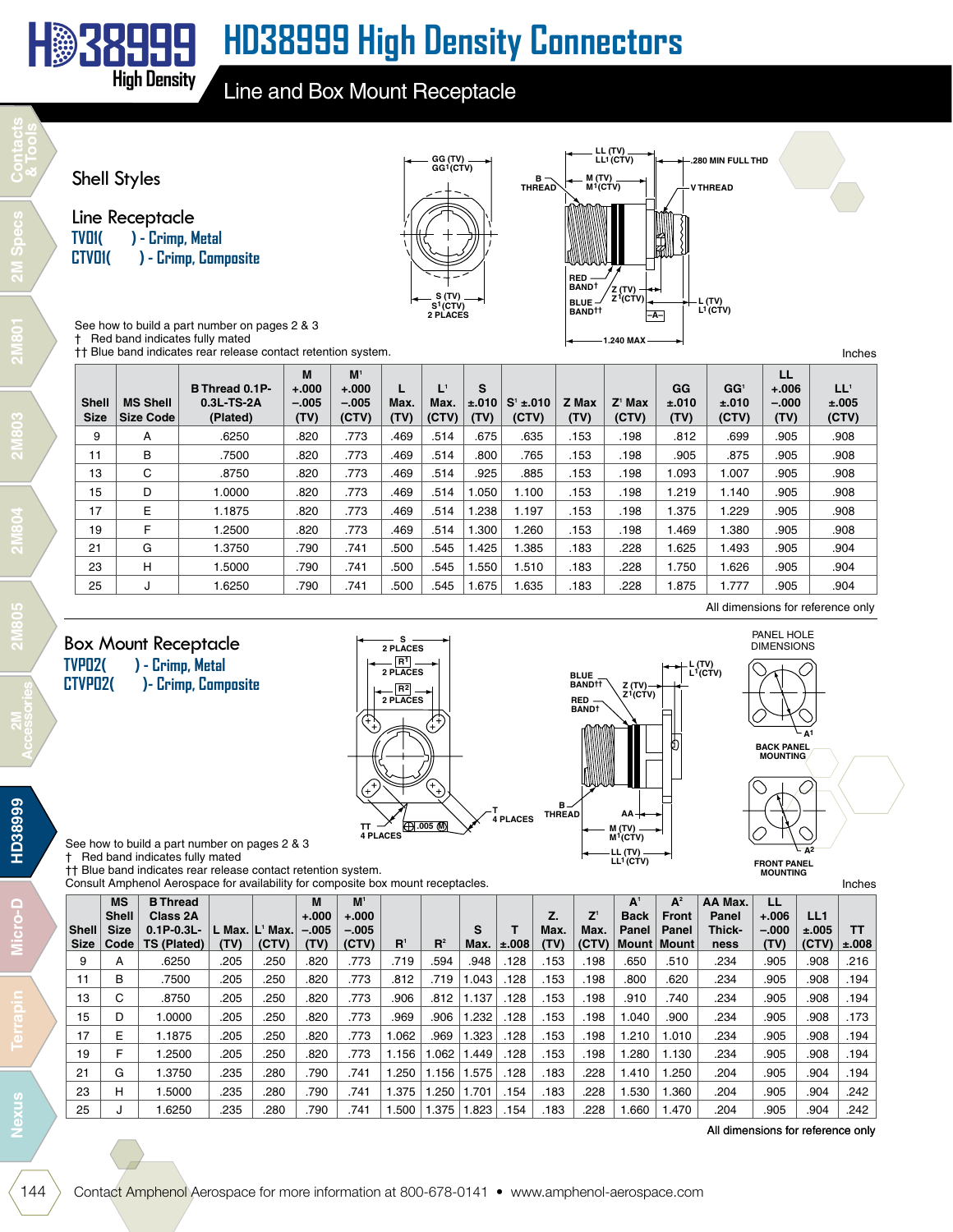### Jam Nut & Reduced Flange Jam Nut Receptacle



All dimensions for reference only

25 J 1.6250 .135 2.190 1.760 1.710 .878 M44X1-6g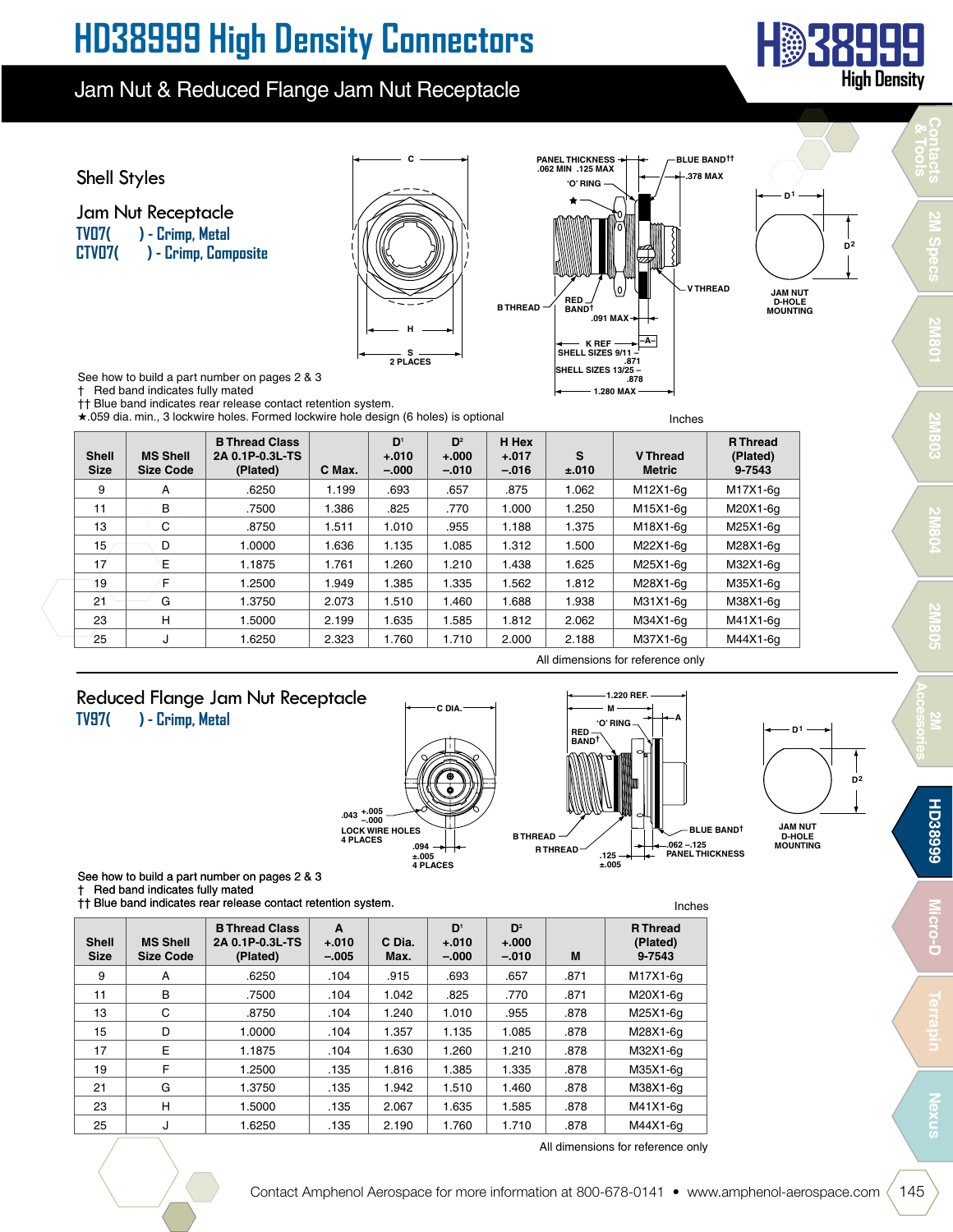### **H 38999 HD38999 High Density Connectors**

Jam Nut Double Flange & Straight Plug/Integral Backshell



Contact stickout dimension: see Step 7 of how to order on page X.

† Red band indicates fully mated

**High Density**

†† Blue band indicates rear release contact retention system.

★ 059 dia. min., 3 lockwire holes. Formed lockwire hole design (6 holes) is optional Inches

|                             |                                     | <b>B Thread Class</b>       | C<br>±.005               | D <sup>1</sup>     | D <sub>2</sub>     | н<br><b>Hex</b>    | M             | R<br><b>Thread</b>        | S                  | <b>PCB Mounting</b><br><b>Dimensions</b> |               |
|-----------------------------|-------------------------------------|-----------------------------|--------------------------|--------------------|--------------------|--------------------|---------------|---------------------------|--------------------|------------------------------------------|---------------|
| <b>Shell</b><br><b>Size</b> | <b>MS Shell</b><br><b>Size Code</b> | 2A 0.1P-0.3L-TS<br>(Plated) | (Jam Nut)<br>Flange Dia. | $+.010$<br>$-.000$ | $+.000$<br>$-.010$ | $+.017$<br>$-0.16$ | Dia.<br>±.005 | <b>Metric</b><br>(Plated) | $+.011$<br>$-.010$ | V Dia. (TV)<br>ТP                        | W (CTV)<br>ТP |
| 9                           | A                                   | .6250                       | 1.188                    | .700               | .670               | .875               | .016          | M17X1-6q0.100R            | 1.062              | .753                                     | .532          |
| 11                          | B                                   | .7500                       | 1.375                    | .825               | .770               | 1.000              | 1.148         | M20X1-6q0.100R            | 1.250              | .850                                     | .601          |
| 13                          | C                                   | .8750                       | 1.500                    | 1.010              | .955               | 1.188              | .250          | M25X1-6q0.100R            | 1.375              | .994                                     | .703          |
| 15                          | D                                   | 1.0000                      | 1.625                    | 1.135              | .085               | 1.312              | .375          | M28X1-6q0.100R            | 1.500              | 1.119                                    | .791          |
| 17                          | E                                   | 1.1875                      | 1.750                    | 1.260              | 1.210              | 1.438              | .500          | M32X1-6q0.100R            | 1.625              | 1.237                                    | .875          |
| 19                          | F                                   | 1.2500                      | 1.937                    | 1.385              | 1.335              | 1.562              | .625          | M35X1-6q0.100R            | 1.812              | 1.379                                    | .975          |
| 21                          | G                                   | 1.3750                      | 2.062                    | 1.510              | 1.460              | 1.688              | .750          | M38X1-6q0.100R            | 1.937              | 1.489                                    | 1.053         |
| 23                          | н                                   | 1.5000                      | 2.188                    | 1.635              | .585               | 1.812              | I.875         | M41X1-6q0.100R            | 2.062              | 1.644                                    | 1.145         |
| 25                          | J                                   | 1.6250                      | 2.312                    | 1.760              | 1.710              | 2.000              | 2.000         | M44X1-6q0.100R            | 2.188              | 1.744                                    | 1.233         |

### Straight Plug with Integral Backshell **TV96( ) (TV Type) - Crimp, Metal**

This MIL-DTL-38999 Series III style connector features an integral backshell design that eliminates the need for costly backshell accessories. The backshell feature is incorporated into the rear of the connector shell, allowing the user to attach the shield of their cable directly to the connector. This provides superior EMI shielding and ease for overmold applications. The straight plug with integral backshell is available in aluminum shells with OD Cad or Electroless Nickel plating.



See how to build a part number on pages 2 & 3 † Blue band indicates rear release contact retention system. Inches

| <b>Shell</b><br><b>Size</b> | <b>MS Shell</b><br><b>Size Code</b> | A<br>Max. | в<br>$+.005$<br>$-.000$ | C<br>$+.003$<br>$-.002$ |
|-----------------------------|-------------------------------------|-----------|-------------------------|-------------------------|
| 9                           | А                                   | .859      | .416                    | .472                    |
| 11                          | B                                   | .969      | .524                    | .580                    |
| 13                          | C                                   | 1.141     | .652                    | .708                    |
| 15                          | D                                   | 1.266     | .810                    | .866                    |
| 17                          | E                                   | 1.391     | .928                    | .984                    |
| 19                          | F                                   | 1.500     | 1.046                   | 1.102                   |
| 21                          | G                                   | 1.625     | 1.164                   | 1.220                   |
| 23                          | н                                   | 1.750     | 1.282                   | 1.338                   |
| 25                          | J                                   | 1.875     | 1.400                   | 1.456                   |



All dimensions for reference only

**1.600 MAX.**

**C 2 PLACES**

**.313 ±.002**

**+.001 –.002 .063**

**HD38999** 

<u>ۃ</u>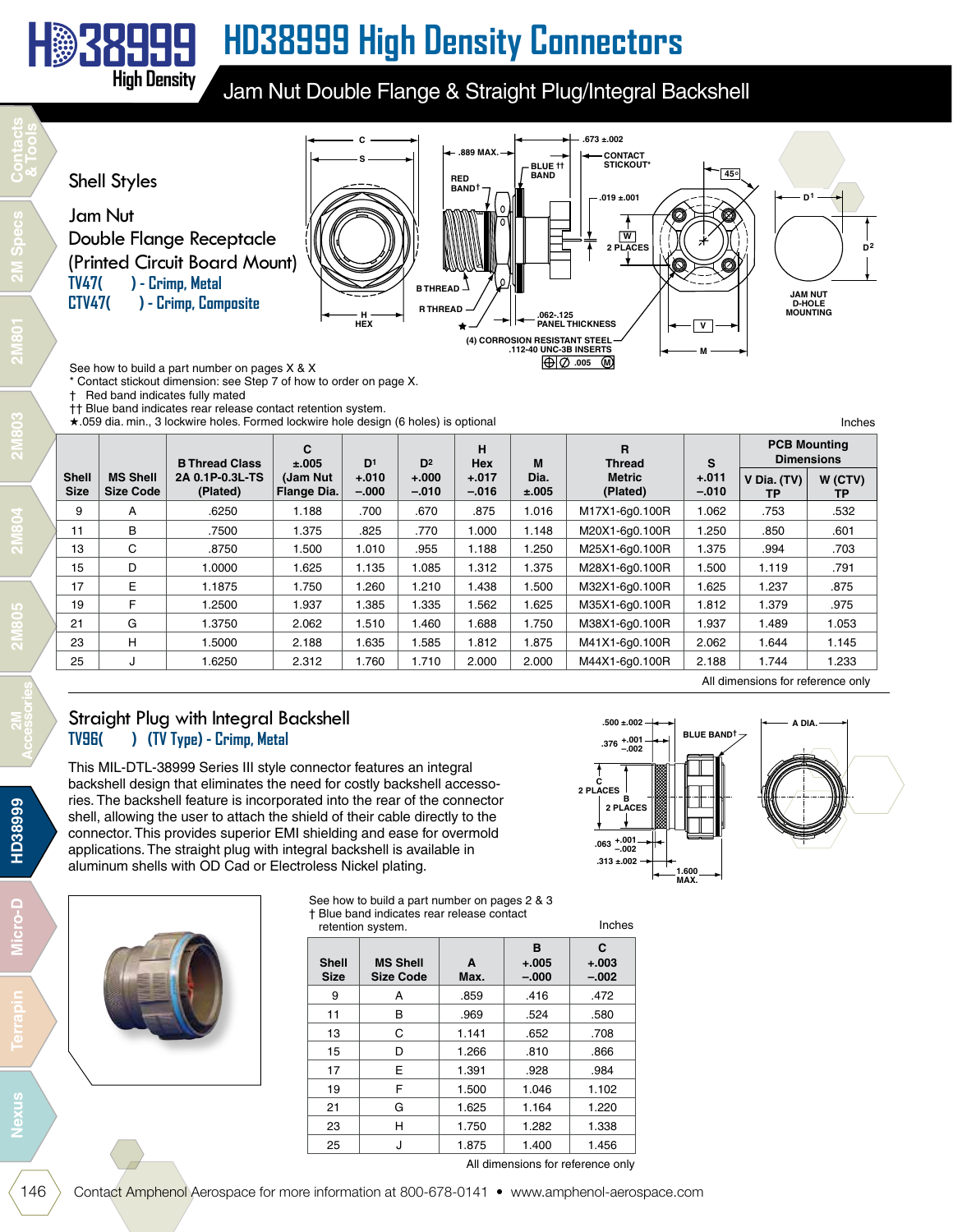### Straight Plug & CLUTCH-LOK Plug









### **COMPOSITE**



### **CLUTCH-LOKTM Plug TV26( ) - Crimp, Metal, Proprietary**

Designed for high vibration and harsh environments such as aircraft gas turbine engines, the CLUTCH-LOK is also an ideal choice for demanding applications such as aircraft, space and military ground vehicles. The unique clutch design of the Amphenol CLUTCH-LOK means that you don't have to compromise the need for quick, smooth mating of plugs and receptacles in order to get increased uncoupling torque.

The CLUTCH-LOK has proven to not only remain mated and pass all the Series III specification requirements, it also has proven to actually tighten itself under vibration. This is a powerful advantage over the traditionally high vibration application connectors. The CLUTCH-LOK is also a tremendous advantage in inaccessible, hard to reach areas where mating torque is difficult to apply and complete coupling is not verifiable by inspection.

#### **CLUTCH-LOK features and benefits:**

- High degree of differential torque
- Infinite free coupling and positive metal-to-metal bottoming with each mating
- Only available with stainless steel shells
- All the advantages of MIL-DTL-38999 Series III including EMI/RFI shielding, electrolytic erosion resistance and contact protection with recessed pins
- Enhanced connector performance at affordable prices
- Completely intermateable with all existing MIL-DTL-38999 Series III connectors



Inches See how to build a part number on pages 125 † Blue band indicates rear release contact retention system

| <b>Shell</b><br><b>Size</b> | <b>B</b> Thread<br>$0.1P - 0.3L - TS - 2B$<br>(Plated) | Q Dia.<br>Max. |
|-----------------------------|--------------------------------------------------------|----------------|
| 9                           | .6250                                                  | .858           |
|                             |                                                        |                |
| 11                          | .7500                                                  | .984           |
| 13                          | .8750                                                  | 1.157          |
| 15                          | 1.0000                                                 | 1.280          |
| 17                          | 1.1875                                                 | 1.406          |
| 19                          | 1.2500                                                 | 1.516          |
| 21                          | 1.3750                                                 | 1.642          |
| 23                          | 1.5000                                                 | 1.768          |
| 25                          | 1.6250                                                 | 1.890          |